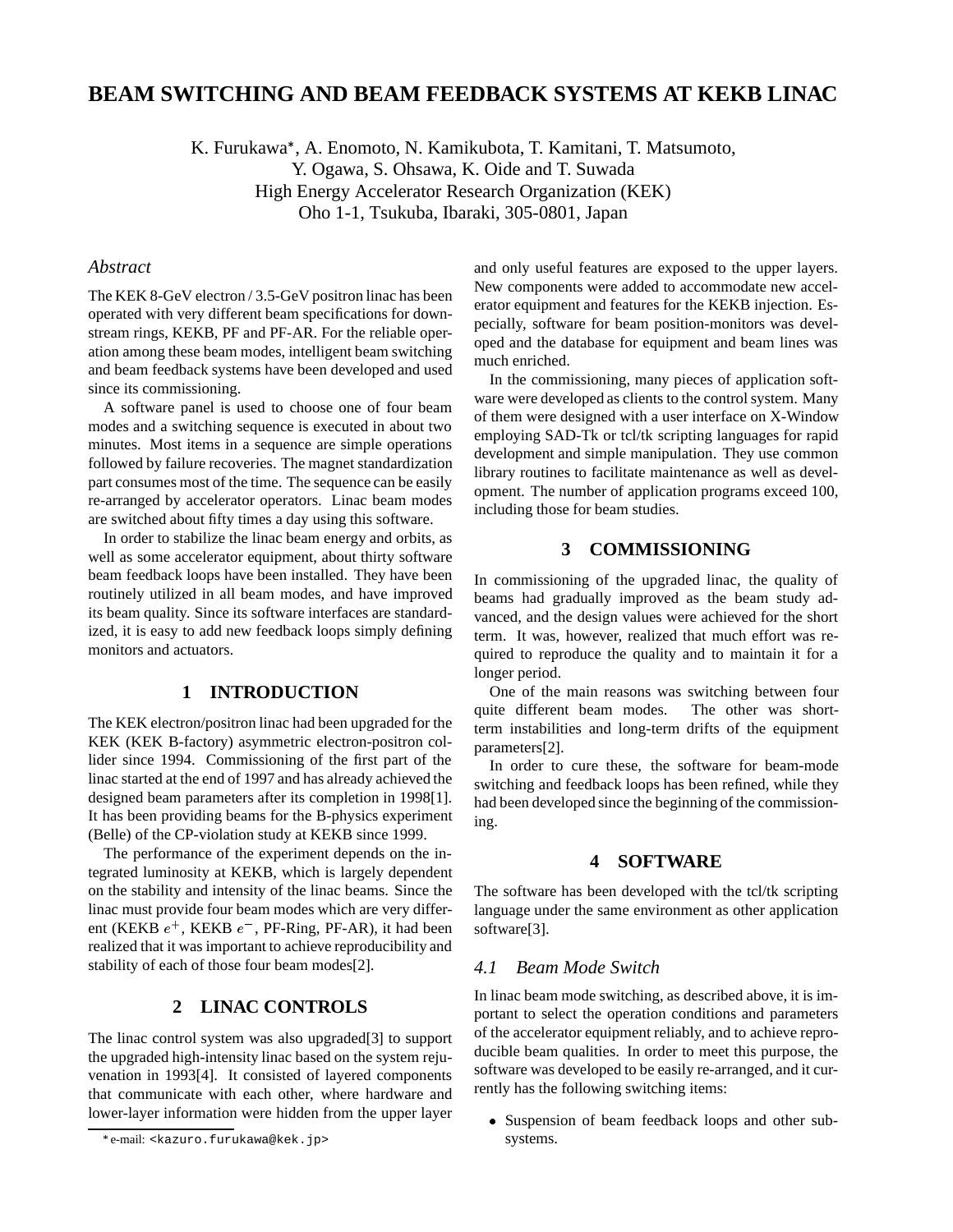- De-gauss of a bending magnet (only for PF injection)
- $\bullet$ Simple standardization of magnets.
- Selection of a gun, magnets, and rf systems.
- Parameters for magnets (mostly magnetic fields).
- Parameters for rf systems (mostly phases).
- Parameters for timing systems.
- Parameters for guns.
- Operation on positron targets and chicane.
- Operation mode of beam instrumentations and their dynamic ranges.
- $\bullet$  Initial beam profile monitor selection.
- Initial beam repetition rate.
- Selection of beam transport lines.
- Information to downstream ring control systems.
- Review of equipment parameters.
- Display and record of equipment status and parameter differences.
- Resumption of corresponding beam feedback loops.
- Information to operators via a speech processor.



Items related to the radiation safety are not included, and are handled by a separate safety-interlock system.

Fig. 1 shows an example of the software panel. Each item on the panel can be enabled or disabled by any operator, and its status can be saved or restored. New items can be introduced by adding entries to the database. If some problems occur, which cannot be removed through the control system, that event is reported to the operator, who may retry it after the problem has been removed.

The items listed as 'Parameters' are normally taken from the equipment parameters when the last time the same beam mode was used, while other parameter sets can be chosen from the menu if a operator needs one.

For the initialization of the magnets following issues are repeatedly tested: reproducibility of magnetic fields, tolerance of the power supplies to the steep current changes and failure recoveries in control and application software. Since this part consumes most of the time in the switch, it is still being improved.

### *4.2 Beam Feedback Loops*

Software feedback loops installed in the linac are categorized into three groups: stabilization for equipment parameters, the beam energy and the beam orbit. Their basic software structure is the same and is built of following parts:



Figure 1: An example of the linac beam mode switch panel. In this example, KEKB  $e^+$  injection was selected. The check-buttons on the left are used to select items to go through. Pull-down-menus are used to choose parameter files. The boxes on the right show the execution status.

Figure 2: Energy feedback panel at the R sector as an example. The parameters and processing specifications can be modified anytime.